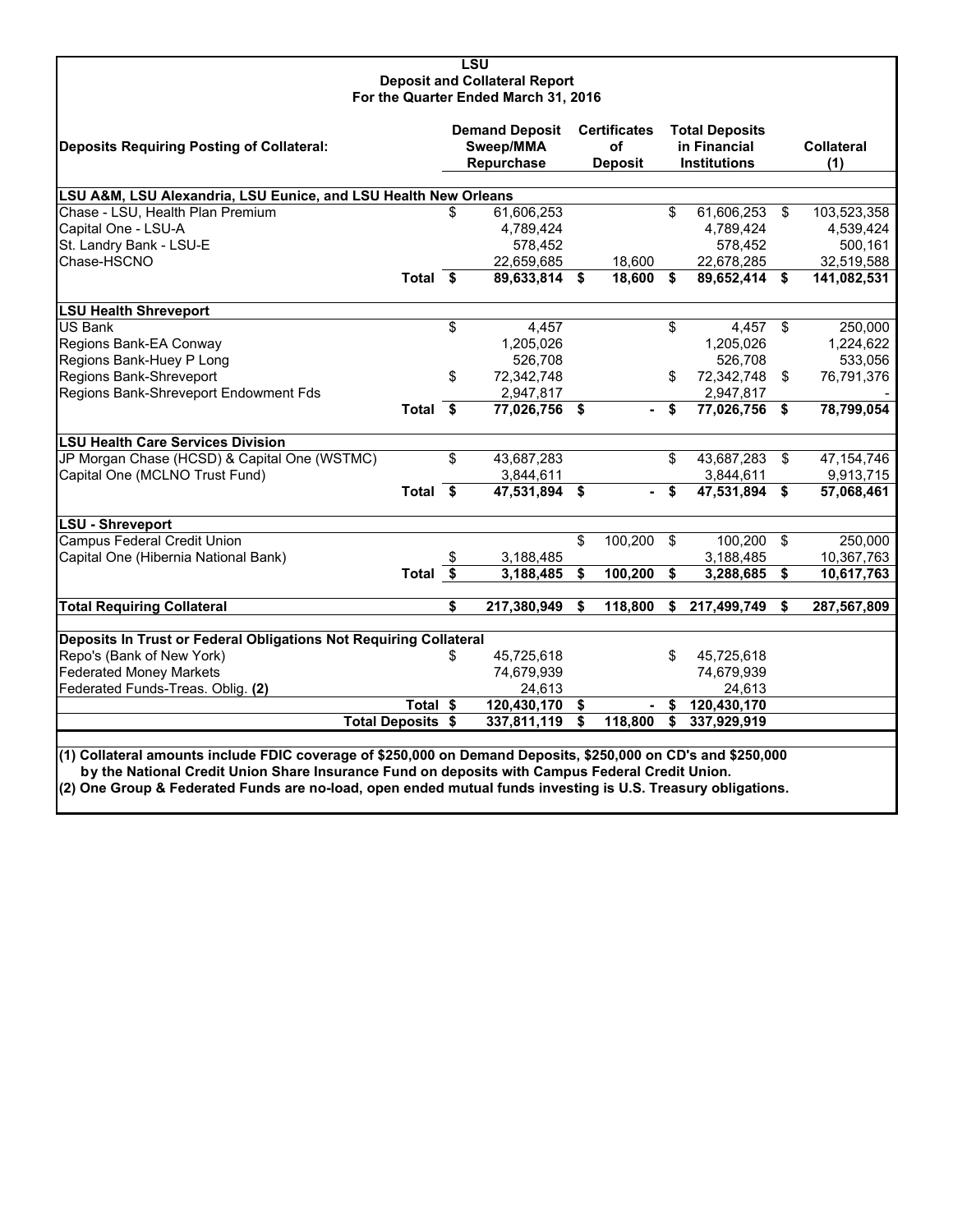# **LSU Investment Summary For the Quarter Ended March 31, 2016**

|                                                                   | As of 7/1/2015                 | As of 9/30/2015                |                                | As of 12/31/2015               |                                |                                | As of 3/31/2016                | As of 06/30/2016 |                              |
|-------------------------------------------------------------------|--------------------------------|--------------------------------|--------------------------------|--------------------------------|--------------------------------|--------------------------------|--------------------------------|------------------|------------------------------|
| <b>Fund Description</b>                                           | Value                          | Cost                           | <b>Market Value</b>            | Cost                           | <b>Market Value</b>            | Cost                           | <b>Market Value</b>            | Cost             | <b>Market Value</b>          |
| <b>Current Funds</b>                                              |                                |                                |                                |                                |                                |                                |                                |                  |                              |
| Cash/Sweeps                                                       | \$158,813,833                  | \$218,405,779                  | \$218,405,779                  | \$185,396,349                  | \$185,396,349                  | \$209.755.946                  | \$209,755,946                  | \$0              | \$0                          |
| Money Market Accounts/Repos (A)<br><b>Certificates of Deposit</b> | \$4,217,458<br>\$100,200       | \$32,879,174<br>\$100,200      | \$32,879,174<br>\$100,200      | \$2,006,905<br>\$100,200       | \$2,006,905<br>\$100,200       | \$15,902,423<br>\$100,200      | \$15,902,423<br>\$100,200      | \$0<br>\$0       | \$0<br>\$0                   |
| <b>Treasury Notes</b>                                             | \$11,524,774                   | \$11,516,556                   | \$11,737,749                   | \$11,516,556                   | \$11,553,341                   | \$11,516,556                   | \$11,942,141                   | \$0              | \$0                          |
| CMO's                                                             | \$2,489,821                    | \$1,678,453                    | \$1,709,984                    | \$1,018,555                    | \$1,029,035                    | \$801,373                      | \$807,309                      | \$0              | \$0                          |
| Agency Securities (B)                                             | \$152,423,465                  | \$122,903,902                  | \$125,301,315                  | \$118,626,376                  | \$119,550,970                  | \$103,183,623                  | \$105,589,013                  | \$0              | $\overline{\$0}$             |
| Mortgaged Backed Securities                                       | \$28,725,234                   | \$38,257,878                   | \$38,834,689                   | \$38,877,235                   | \$38,866,390                   | \$37,350,391                   | \$37,727,482                   | \$0              | \$0                          |
| Equity Securities (C)                                             | \$85,784                       | \$0                            | \$72,250                       | \$0                            | \$73,873                       | \$0                            | \$67,335                       | \$0              | \$0<br>\$0                   |
| <b>Bond Mutual Funds</b><br>Municipal Bonds (E)                   | \$43,307,885<br>\$45,261,960   | \$46,697,531<br>\$58,956,109   | \$42,782,238<br>\$57,315,788   | \$46,697,531<br>\$58,912,619   | \$42,391,868<br>\$56,729,372   | \$46,697,531<br>\$58,288,866   | \$44,308,934<br>\$57,940,270   | \$0<br>\$0       | \$0                          |
| Corporate Bonds (D)                                               | \$175,272,788                  | \$198,577,082                  | \$199,181,217                  | \$193,792,162                  | \$192,302,005                  | \$189,045,187                  | \$190,055,409                  | \$0              | \$0                          |
| Total                                                             | \$622,223,202                  | \$729,972,664                  | \$728,320,383                  | \$656,944,488                  | \$650,000,308                  | \$672,642,096                  | \$674,196,462                  | \$0              | \$0                          |
| <b>Endowment Funds</b>                                            |                                |                                |                                |                                |                                |                                |                                |                  |                              |
| Cash/Sweeps                                                       | \$2,990,181                    | \$2,994,095                    | \$2,994,095                    | \$2,997,929                    | \$2,997,929                    | \$2,999,483                    | \$2,999,483                    | \$0              | \$0                          |
| Money Market Accounts/Repos (A)                                   | \$0                            | \$1,278,108                    | \$1,278,108                    | \$191,237                      | \$191,237                      | \$991,787                      | \$991.787                      | \$0              | \$0                          |
| <b>Certificates of Deposit</b>                                    | \$18,600                       | \$18,600                       | \$18,600                       | \$18,600                       | \$18,600                       | \$18,600                       | \$18,600                       | \$0              | $$0$<br>$$0$<br>$$0$<br>$$0$ |
| Agency Securities (B)<br>Mortgaged Backed Securities              | \$8,250,750<br>\$1,552,243     | \$7,237,460<br>\$1,421,040     | \$7,282,324<br>\$1,438,710     | \$7,237,460<br>\$1,421,040     | \$7,217,091<br>\$1,417,943     | \$6,742,960<br>\$1,305,162     | \$6,727,416<br>\$1,315,649     | \$0<br>\$0       |                              |
| Equity Securities (C)                                             | \$10,476,506                   | \$6,619,310                    | \$9,789,443                    | \$6,619,310                    | \$10,239,960                   | \$6,619,310                    | \$10,319,149                   | \$0              | \$0                          |
| <b>Mutual Funds</b>                                               | \$53,011,507                   | \$52,360,182                   | \$53,343,928                   | \$52,843,501                   | \$54,233,196                   | \$53,132,364                   | \$55,429,533                   | \$0              | \$0                          |
| Municipal Bonds (E)                                               | \$0                            | \$0                            | \$0                            | \$756,130                      | \$754,563                      | \$756,130                      | \$776,798                      | \$0              | \$0                          |
| Corporate Bonds (D)                                               | \$6,269,703                    | \$6,056,740                    | \$6,258,600                    | \$6,786,515                    | \$6,892,445                    | \$6,786,515                    | \$7,026,970                    | \$0              | \$0                          |
| Total                                                             | \$82.569.490                   | \$77,985,535                   | \$82,403,808                   | \$78,871,722                   | \$83,962,964                   | \$79,352,311                   | \$85,605,385                   | \$0              | \$0                          |
| Other Funds                                                       |                                |                                |                                |                                |                                |                                |                                |                  |                              |
| Cash/Sweeps<br>Money Market Accounts/Repos (A)                    | \$7,321,696<br>\$120,674,103   | \$5,786,036<br>\$103,803,265   | \$5,786,036<br>\$103,803,265   | \$4,764,576<br>\$124,906,219   | \$4,764,576<br>\$124,906,219   | \$4.124.249<br>\$104,012,618   | \$4.124.249<br>\$104,012,618   | \$0<br>\$0       | \$0<br>\$0                   |
| Agency Securities (B)                                             | \$10,511,900                   | \$10,248,931                   | \$10,600,025                   | \$7,221,095                    | \$7,552,239                    | \$7,221,095                    | \$7,744,447                    | \$0              | \$0                          |
| Equity Securities (C)                                             | \$412,672                      | \$0                            | \$368,776                      | \$0                            | \$386,632                      | \$0                            | \$414,606                      | \$0              | \$0                          |
| Total                                                             | \$142,102,294                  | \$119,873,950                  | \$120,593,820                  | \$136,923,117                  | \$137,640,893                  | \$115,382,575                  | \$116,320,533                  | \$0              | \$0                          |
| <b>Grand Total</b>                                                | \$846,894,986                  | \$927,832,149                  | \$931,318,011                  | \$872,739,327                  | \$871,604,165                  | \$867,376,982                  | \$876,122,380                  | \$0              | \$0                          |
| <b>Deposits in Financial Institutions</b>                         |                                |                                |                                |                                |                                |                                |                                |                  |                              |
| Total Cash/Sweeps/MMA/Repos                                       | \$294.017.271                  | \$365,146,457                  | \$365,146,457                  | \$320.263.215                  | \$320,263,215                  | \$337,786,506                  | \$337,786,506                  | \$0              | \$0                          |
| <b>Total Certificates of Deposit</b>                              | \$118,800                      | \$118,800                      | \$118,800                      | \$118,800                      | \$118,800                      | \$118,800                      | \$118,800                      | \$0              | \$0                          |
| <b>US Gov Related Securities</b><br><b>Total Deposits</b>         | \$40,338<br>\$294,176,409      | \$35,718<br>\$365,300,975      | \$35,718<br>\$365,300,975      | \$31,227<br>\$320,413,242      | \$31,227<br>\$320,413,242      | \$24,613<br>\$337,929,919      | \$24,613<br>\$337,929,919      | \$0<br>\$0       | \$0<br>\$0                   |
| <b>Other Investments</b>                                          |                                |                                |                                |                                |                                |                                |                                |                  |                              |
| <b>Treasury Notes</b>                                             | \$14,666,359                   | \$11,516,556                   | \$11,737,749                   | \$11,516,556                   | \$11,553,341                   | \$11,516,556                   | \$11,942,141                   | \$0              | \$0                          |
| CMO's                                                             | \$2,489,821                    | \$1,678,453                    | \$1,709,984                    | \$1,018,555                    | \$1,029,035                    | \$801,373                      | \$807,309                      | \$0              | \$0                          |
| Agency Securities (B)                                             | \$171,186,115                  | \$140,390,293<br>\$39,678,918  | \$143,183,664                  | \$133,084,931<br>\$40,298,275  | \$134,320,300<br>\$40,284,333  | \$117,147,678<br>\$38,655,553  | \$120,060,876<br>\$39,043,131  | \$0<br>\$0       | \$0<br>\$0                   |
| Mortgaged Backed Securities<br>Equity Securities (C)              | \$30,277,477<br>\$10,974,962   | \$6,619,310                    | \$40,273,399<br>\$10,230,469   | \$6,619,310                    | \$10,700,465                   | \$6,619,310                    | \$10,801,090                   | \$0              | \$0                          |
| <b>Bond Mutual Funds</b>                                          | \$43,307,885                   | \$46,697,531                   | \$42,782,238                   | \$46,697,531                   | \$42,391,868                   | \$46,697,531                   | \$44,308,934                   | \$0              | \$0                          |
| <b>Mutual Funds</b>                                               | \$53,011,507                   | \$52,360,182                   | \$53,343,928                   | \$52,843,501                   | \$54,233,196                   | \$53,132,364                   | \$55,429,533                   | \$0              | $\overline{50}$              |
| Municipal Bonds (E)                                               | \$45,261,960                   | \$58,956,109                   | \$57,315,788                   | \$59,668,749                   | \$57,483,935                   | \$59,044,996                   | \$58,717,068                   | \$0              | $\$0$                        |
| Corporate Bonds (D)                                               | \$181,542,491                  | \$204,633,822                  | \$205,439,817                  | \$200,578,677                  | \$199,194,450                  | \$195,831,702                  | \$197,082,379                  | \$0              | \$0                          |
| <b>Total Other</b><br><b>Grand Total</b>                          | \$552,718,577<br>\$846,894,986 | \$562,531,174<br>\$927,832,149 | \$566,017,036<br>\$931,318,011 | \$552,326,085<br>\$872,739,327 | \$551,190,923<br>\$871,604,165 | \$529,447,063<br>\$867,376,982 | \$538,192,461<br>\$876,122,380 | \$0<br>\$0       | \$0<br>\$0                   |
| <b>LSU Paid Campuses</b>                                          |                                |                                |                                |                                |                                |                                |                                |                  |                              |
| <b>Current Funds</b>                                              |                                |                                |                                |                                |                                |                                |                                |                  |                              |
| Cash/Sweeps                                                       | \$67,737,029                   | \$103,417,821                  | \$103,417,821                  | \$73.174.288                   | \$73,174,288                   | \$89,633,814                   | \$89,633,814                   |                  |                              |
| Money Market Accounts/Repos (A)                                   | \$36,563                       | \$32,378,761                   | \$32,378,761                   | \$1,506,049                    | \$1,506,049                    | \$15,401,132                   | \$15,401,132                   |                  |                              |
| <b>Treasury Notes</b><br>CMO's                                    | \$11,524,774<br>\$2,489,821    | \$11,516,556<br>\$1,678,453    | \$11,737,749<br>\$1,709,984    | \$11,516,556<br>\$1,018,555    | \$11,553,341<br>\$1,029,035    | \$11,516,556<br>\$801,373      | \$11,942,141<br>\$807,309      |                  |                              |
| Agency Securities (B)                                             | \$147,174,859                  | \$118,655,209                  | \$121,056,021                  | \$115,377,208                  | \$116,342,609                  | \$99,718,733                   | \$101,337,520                  |                  |                              |
| Mortgaged Backed Securities                                       | \$25,636,634                   | \$35,235,407                   | \$35,819,130                   | \$35,885,453                   | \$35,894,688                   | \$34,393,492                   | \$34,808,372                   |                  |                              |
| Equity Securities (C)                                             | \$85,784                       |                                | \$72,250                       |                                | \$73,873                       |                                | \$67,335                       |                  |                              |
| <b>Bond Mutual Funds</b>                                          | \$43,307,885                   | \$46,697,531                   | \$42,782,238                   | \$46,697,531                   | \$42,391,868                   | \$46,697,531                   | \$44,308,934                   |                  |                              |
| Municipal Bonds (E)<br>Corporate Bonds (D)                        | \$43,012,913<br>\$170,766,961  | \$56,240,381<br>\$194,635,532  | \$54,604,966<br>\$195,256,517  | \$56,198,426<br>\$189,876,307  | \$54,045,607<br>\$188,406,258  | \$56,193,182<br>\$185,149,488  | \$55,586,448<br>\$187,215,749  |                  |                              |
| Total                                                             | \$511,773,223                  | \$600,455,651                  | \$598,835,437                  | \$531,250,373                  | \$524,417,616                  | \$539,505,301                  | \$541,108,754                  | \$0              | \$0                          |
|                                                                   |                                |                                |                                |                                |                                |                                |                                |                  |                              |
| <b>Endowment Funds</b>                                            |                                |                                |                                |                                |                                |                                |                                |                  |                              |
| Money Market Accounts/Repos (A)                                   |                                | \$1,278,108                    | \$1,278,108                    | \$191,237                      | \$191,237                      | \$991,787                      | \$991,787                      |                  |                              |
| <b>Certificates of Deposit</b><br>Agency Securities (B)           | \$18,600<br>\$8,250,750        | \$18,600<br>\$7,237,460        | \$18,600<br>\$7,282,324        | \$18,600<br>\$7,237,460        | \$18,600<br>\$7,217,091        | \$18,600<br>\$6,742,960        | \$18,600<br>\$6,727,416        |                  |                              |
| Mortgaged Backed Securities                                       | \$1,552,243                    | \$1,421,040                    | \$1,438,710                    | \$1,421,040                    | \$1,417,943                    | \$1,305,162                    | \$1,315,649                    |                  |                              |
| Equity Securities (C)                                             | \$10,468,856                   | \$6,611,660                    | \$9,777,161                    | \$6,611,660                    | \$10,227,374                   | \$6,611,660                    | \$10,304,807                   |                  |                              |
| <b>Municipal Bonds</b>                                            |                                |                                |                                | \$756,130                      | \$754,563                      | \$756,130                      | \$776,798                      |                  |                              |
| Corporate Bonds (D)                                               | \$6.269.703                    | \$6,056,740                    | \$6,258,600                    | \$6,786,515                    | \$6,892,445                    | \$6,786,515                    | \$7,026,970                    |                  |                              |
| Total                                                             | \$26,560,152                   | \$22,623,608                   | \$26,053,503                   | \$23,022,642                   | \$26,719,253                   | \$23,212,814                   | \$27,162,027                   | \$0              | \$0                          |
| Other Funds<br>Money Market Accounts/Repos (A)                    | \$93,967,376                   | \$63,472,950                   | \$63,472,950                   | \$67,932,866                   | \$67,932,866                   | \$49,832,839                   | \$49,832,839                   |                  |                              |
| <b>Treasury Notes</b>                                             | \$3,141,585                    |                                |                                |                                |                                |                                |                                |                  |                              |
| Agency Securities (B)                                             | \$10,511,900                   | \$10,248,931                   | \$10,600,025                   | \$7,221,095                    | \$7,552,239                    | \$7,221,095                    | \$7,744,447                    |                  |                              |
| Total                                                             | \$107,620,861                  | \$73,721,881                   | \$74,072,975                   | \$75,153,961                   | \$75,485,105                   | \$57,053,934                   | \$57,577,286                   | \$0              | \$0                          |
| <b>Grand Total</b>                                                | \$645,954,236                  | \$696,801,140                  | \$698,961,915                  | \$629,426,976                  | \$626,621,974                  | \$619,772,049                  | \$625,848,067                  | \$0              | \$0                          |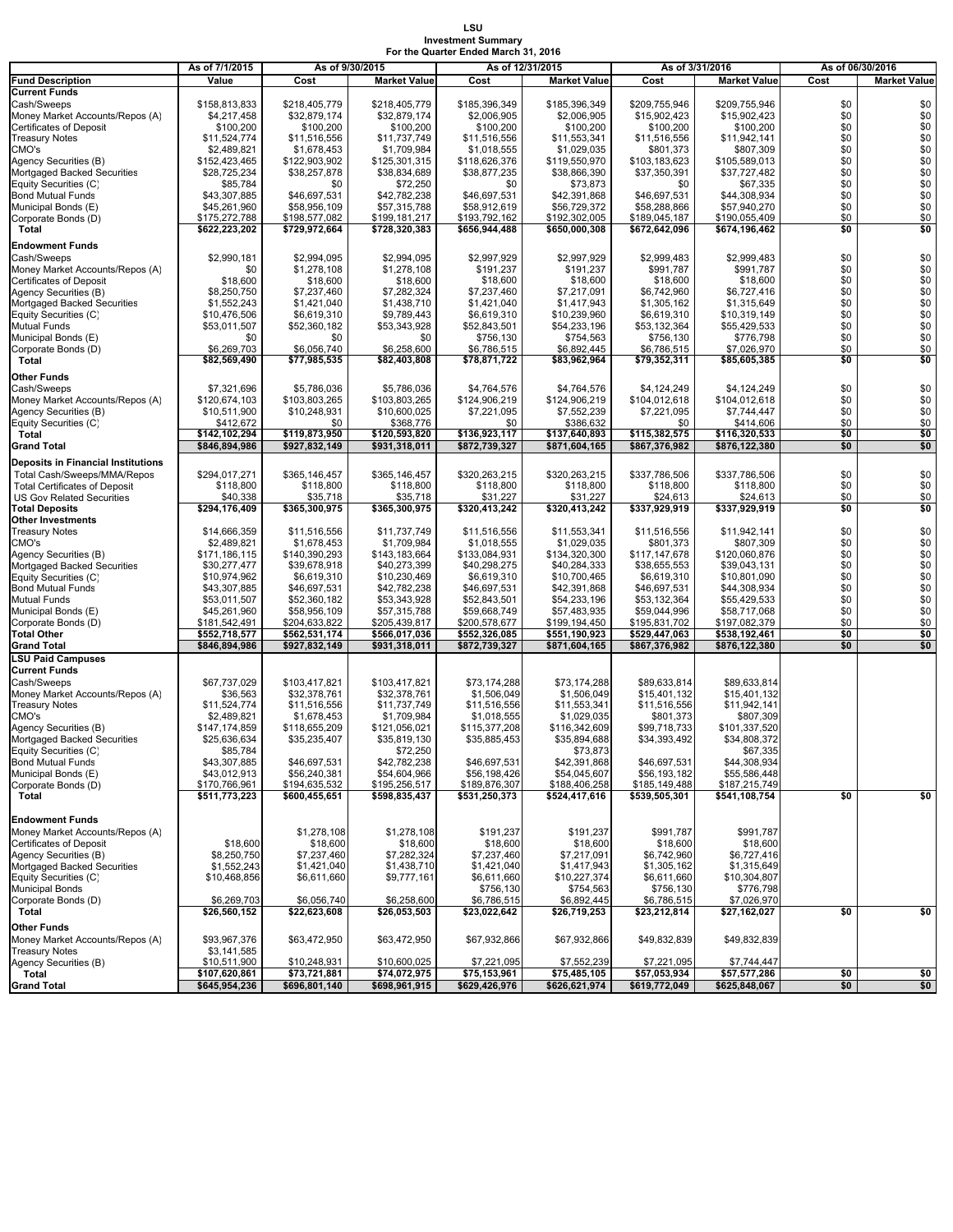#### **LSU Investment Summary For the Quarter Ended March 31, 2016**

|                                 | As of 7/1/2015 | As of 9/30/2015 |                     |               | As of 12/31/2015    | As of 3/31/2016 |                     | As of 06/30/2016 |                     |  |
|---------------------------------|----------------|-----------------|---------------------|---------------|---------------------|-----------------|---------------------|------------------|---------------------|--|
| <b>Fund Description</b>         | Value          | Cost            | <b>Market Value</b> | Cost          | <b>Market Value</b> | Cost            | <b>Market Value</b> | Cost             | <b>Market Value</b> |  |
| LSU Health Shreveport           |                |                 |                     |               |                     |                 |                     |                  |                     |  |
| <b>Current Funds</b>            |                |                 |                     |               |                     |                 |                     |                  |                     |  |
| Cash/Sweeps S.                  | \$43,481,410   | \$67,332,744    | \$67,332,744        | \$65,907,689  | \$65,907,689        | \$72,347,205    | \$72,347,205        |                  |                     |  |
| Cash/Sweeps C.                  | \$950,118      | \$632,182       | \$632,182           | \$884,411     | \$884,411           | \$1,205,026     | \$1,205,026         |                  |                     |  |
| Cash/Sweeps H.                  | \$1,293,443    | \$542,285       | \$542,285           | \$767,897     | \$767,897           | \$526,708       | \$526,708           |                  |                     |  |
| <b>Cash/Sweeps</b>              | \$45,724,971   | \$68,507,211    | \$68,507,211        | \$67,559,997  | \$67,559,997        | \$74,078,939    | \$74,078,939        | \$0              | \$0                 |  |
| Money Market Accounts/Repos (A) | \$2,180,322    | \$20            | \$20                | \$21          | \$21                | \$20            | \$20                |                  |                     |  |
| Agency Securities (B)           | \$5,248,606    | \$4,248,693     | \$4,245,294         | \$3,249,168   | \$3,208,361         | \$3,464,890     | \$4,251,493         |                  |                     |  |
| Mortgaged Backed Securities (B) | \$3,088,600    | \$3,022,471     | \$3,015,559         | \$2,991,782   | \$2,971,702         | \$2,956,899     | \$2,919,110         |                  |                     |  |
| Municipal Bonds (E)             | \$2,249,047    | \$2,715,728     | \$2,710,822         | \$2,714,193   | \$2,683,765         | \$2,095,684     | \$2,353,822         |                  |                     |  |
| Corporate Bonds (D)             | \$4,505,827    | \$3,941,550     | \$3,924,700         | \$3,915,855   | \$3,895,747         | \$3,895,699     | \$2,839,660         |                  |                     |  |
| Total                           | \$62,997,373   | \$82,435,673    | \$82,403,606        | \$80,431,016  | \$80,319,593        | \$86,492,131    | \$86,443,044        | \$0              | \$0                 |  |
| <b>Endowment Funds</b>          |                |                 |                     |               |                     |                 |                     |                  |                     |  |
| Cash/Sweeps                     | \$2,938,515    | \$2,942,429     | \$2.942.429         | \$2,946,263   | \$2,946,263         | \$2,947,817     | \$2.947.817         |                  |                     |  |
| Equity Securities (C)           | \$7,650        | \$7,650         | \$12,282            | \$7,650       | \$12,586            | \$7,650         | \$14,342            |                  |                     |  |
| Mutual Funds                    | \$53,011,507   | \$52,360,182    | \$53,343,928        | \$52,843,501  | \$54,233,196        | \$53,132,364    | \$55,429,533        |                  |                     |  |
| Total                           | \$55,957.672   | \$55.310.261    | \$56,298,639        | \$55.797.414  | \$57.192.045        | \$56.087.831    | \$58,391,692        | \$0              | \$0                 |  |
| <b>Grand Total</b>              | \$118,955,045  | \$137,745,934   | \$138,702,245       | \$136,228,430 | \$137,511,638       | \$142,579,962   | \$144,834,736       | \$0              | \$0                 |  |
| <b>LSU HCSD</b>                 |                |                 |                     |               |                     |                 |                     |                  |                     |  |
| <b>Current Funds</b>            |                |                 |                     |               |                     |                 |                     |                  |                     |  |
| Cash/Sweeps                     | \$44,347,665   | \$44,043,113    | \$44,043,113        | \$43,496,247  | \$43,496,247        | \$43,687,283    | \$43,687,283        |                  |                     |  |
| Total                           | \$44,347,665   | \$44.043.113    | \$44,043,113        | \$43,496,247  | \$43,496,247        | \$43,687,283    | \$43,687,283        | \$0              | \$0                 |  |
|                                 |                |                 |                     |               |                     |                 |                     |                  |                     |  |
| Other Funds                     |                |                 |                     |               |                     |                 |                     |                  |                     |  |
| Cash/Sweeps                     | \$7.262.974    | \$5,506,398     | \$5,506,398         | \$4,484,938   | \$4.484.938         | \$3.844.611     | \$3.844.611         |                  |                     |  |
| Money Market Accounts/Repos (A) | \$26,706,727   | \$40,330,315    | \$40,330,315        | \$56,973,353  | \$56,973,353        | \$54,179,779    | \$54,179,779        |                  |                     |  |
| Equity Securities (C)           | \$412,672      |                 | \$368,776           |               | \$386,632           |                 | \$414,606           |                  |                     |  |
| US Gov Related Securities       | \$40,338       | \$35,718        | \$35,718            | \$31,227      | \$31,227            | \$24,613        | \$24,613            |                  |                     |  |
| Total                           | \$34,422,711   | \$45,872,431    | \$46,241,207        | \$61.489.518  | \$61.876.150        | \$58.049.003    | \$58,463,609        | \$0              | \$0                 |  |
| <b>Grand Total</b>              | \$78,770,376   | \$89.915.544    | \$90.284.320        | \$104.985.765 | \$105.372.397       | \$101.736.286   | \$102.150.892       | \$0              | \$0                 |  |
| LSU - Shreveport                |                |                 |                     |               |                     |                 |                     |                  |                     |  |
| Current Funds *                 |                |                 |                     |               |                     |                 |                     |                  |                     |  |
| Cash/Sweeps                     | \$1,004,168    | \$2,437,634     | \$2,437,634         | \$1,165,817   | \$1,165,817         | \$2,355,910     | \$2,355,910         |                  |                     |  |
| Money Market Accounts/Repos (A) | \$2,000,573    | \$500.393       | \$500,393           | \$500,835     | \$500,835           | \$501,271       | \$501.271           |                  |                     |  |
| Certificates of Deposit         | \$100,200      | \$100,200       | \$100,200           | \$100,200     | \$100,200           | \$100,200       | \$100,200           |                  |                     |  |
| Total                           | \$3,104,941    | \$3,038,227     | \$3,038,227         | \$1,766,852   | \$1,766,852         | \$2,957,381     | \$2,957,381         | \$0              | \$0                 |  |
|                                 |                |                 |                     |               |                     |                 |                     |                  |                     |  |
| <b>Endowment Funds **</b>       |                |                 |                     |               |                     |                 |                     |                  |                     |  |
| Cash/Sweeps                     | \$51,666       | \$51,666        | \$51,666            | \$51,666      | \$51,666            | \$51,666        | \$51,666            |                  |                     |  |
| Total                           | \$51.666       | \$51.666        | \$51.666            | \$51.666      | \$51.666            | \$51.666        | \$51.666            | \$0              | \$0                 |  |
|                                 |                |                 |                     |               |                     |                 |                     |                  |                     |  |
| Other Funds                     |                |                 |                     |               |                     |                 |                     |                  |                     |  |
| Cash/Sweeps                     | \$58,722       | \$279,638       | \$279,638           | \$279,638     | \$279,638           | \$279,638       | \$279,638           |                  |                     |  |
| Total                           | \$58,722       | \$279,638       | \$279,638           | \$279,638     | \$279,638           | \$279,638       | \$279,638           | \$0              | \$0                 |  |
| <b>Grand Total</b>              | \$3,215,329    | \$3,369,531     | \$3,369,531         | \$2,098,156   | \$2,098,156         | \$3,288,685     | \$3,288,685         | \$0              | \$0                 |  |
| <b>System Total</b>             | \$846,894,986  | \$927,832,149   | \$931,318,011       | \$872,739,327 | \$871,604,165       | \$867,376,982   | \$876,122,380       | \$0              | \$0                 |  |
|                                 |                |                 |                     |               |                     |                 |                     |                  |                     |  |

\* Negative balance in the cash/Sweeps section of the current funds does not respresent an actual negative bank balance, rather it represents a timing difference of the allocation of the current funds.<br>\*\* Small endowment fu

<u>BENCHMARK NOTES (Example Only)</u><br>(A) Benchmarked against 90 day T-Bil<br>(B) Benchmarked against Barclay's US Agg Bond TR USD

(C) US equities benchmarked against Russell 3000 and international against MSCI emerging market (D) Benchmarked against XYZ (E) Benchmarked against XYZ

Disclaimer: Pursuant to PM-9, corporate bonds/notes only available for investment beginning 7-1-2011 Louisiana law provides for restrictions on maturity and allocation and may effect benchmark comparisons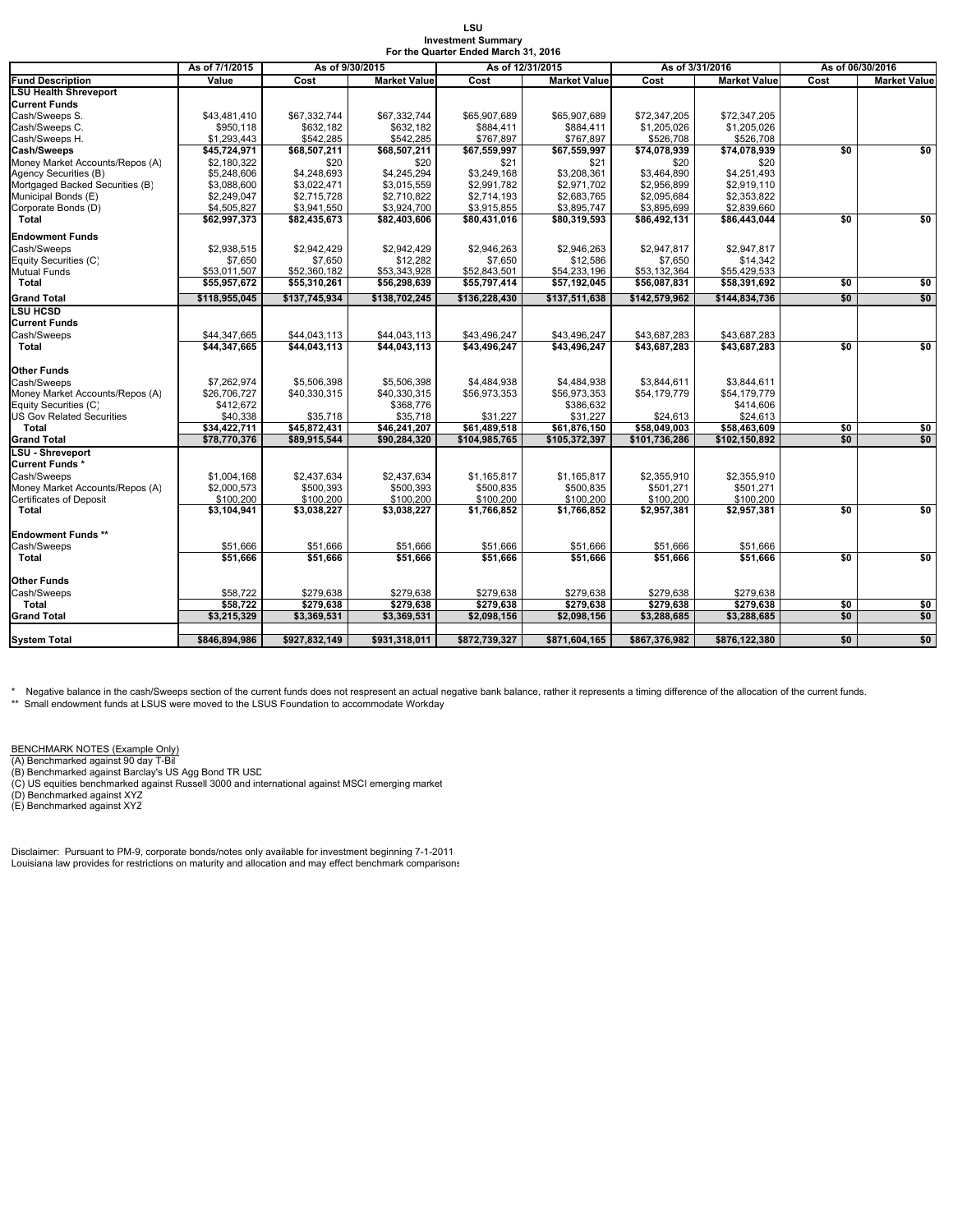

### Investment Management Program Non Endowed Accounts As of 3/31/2016 **Realized Yield**



**Non Endowed Health Plan** Barclays Aggregate Bond Index **Health Plan** Barclays Aggregate Bond Index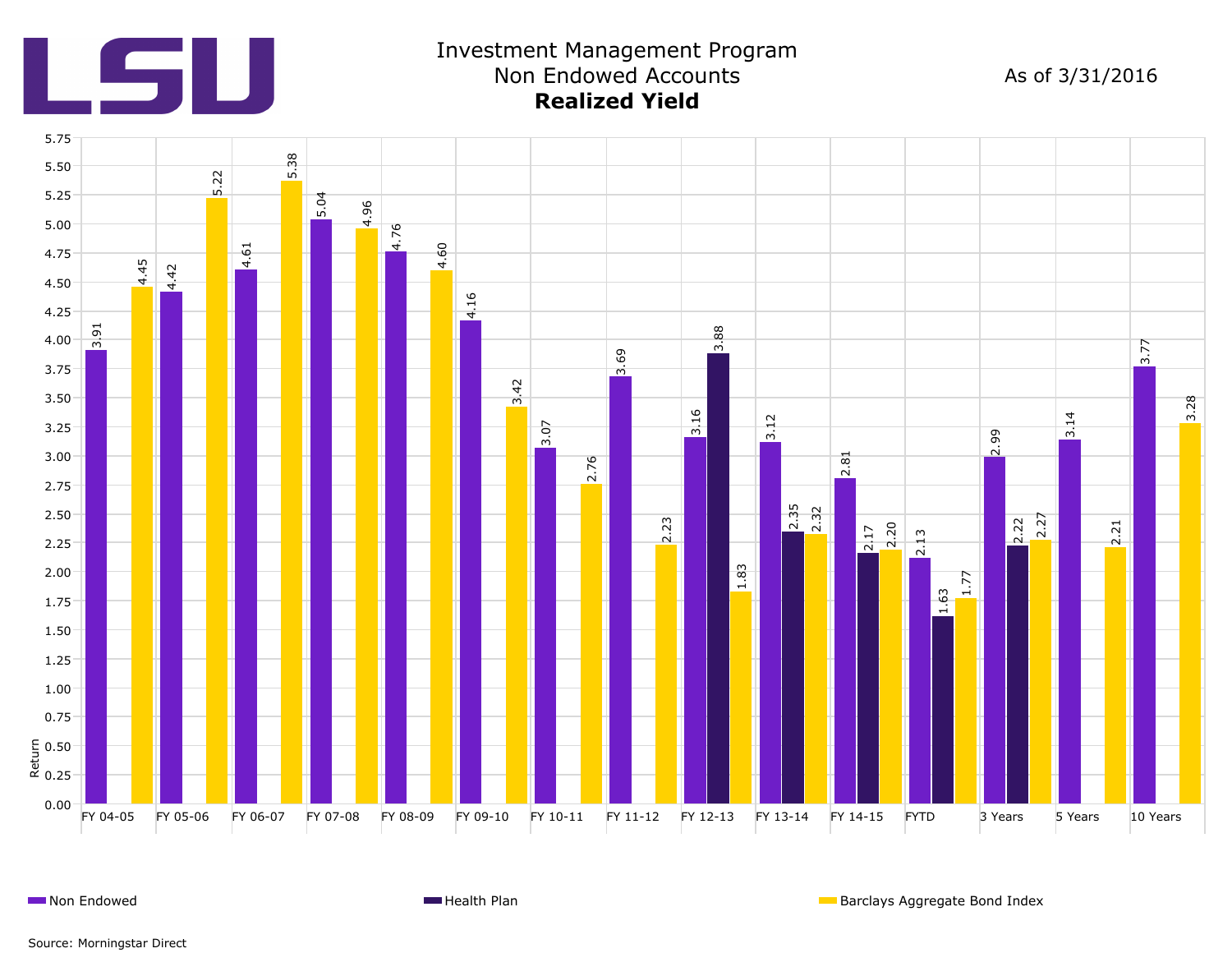

## Investment Management Program Non Endowed Accounts **Total Return**

As of 3/31/2016



**Non Endowed Health Plan** Barclays Aggregate Bond Index **Health Plan** Barclays Aggregate Bond Index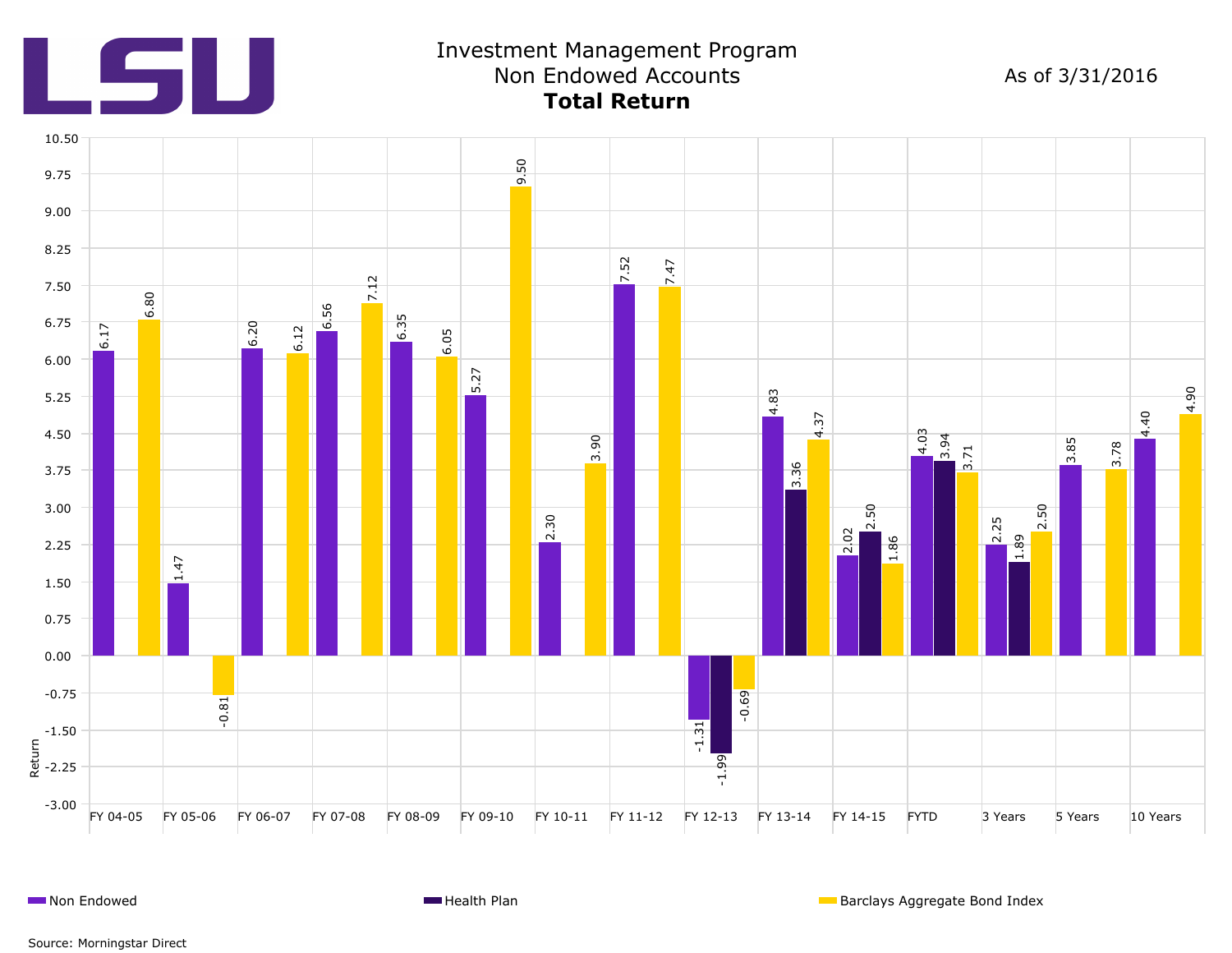

#### Investment Management Program Endowed Accounts **Realized Yield**

As of 3/31/2016



Endowment **Endowed Benchmark** Communication Communication Communication Communication Communication Communication Communication Communication Communication Communication Communication Communication Communication Communicat